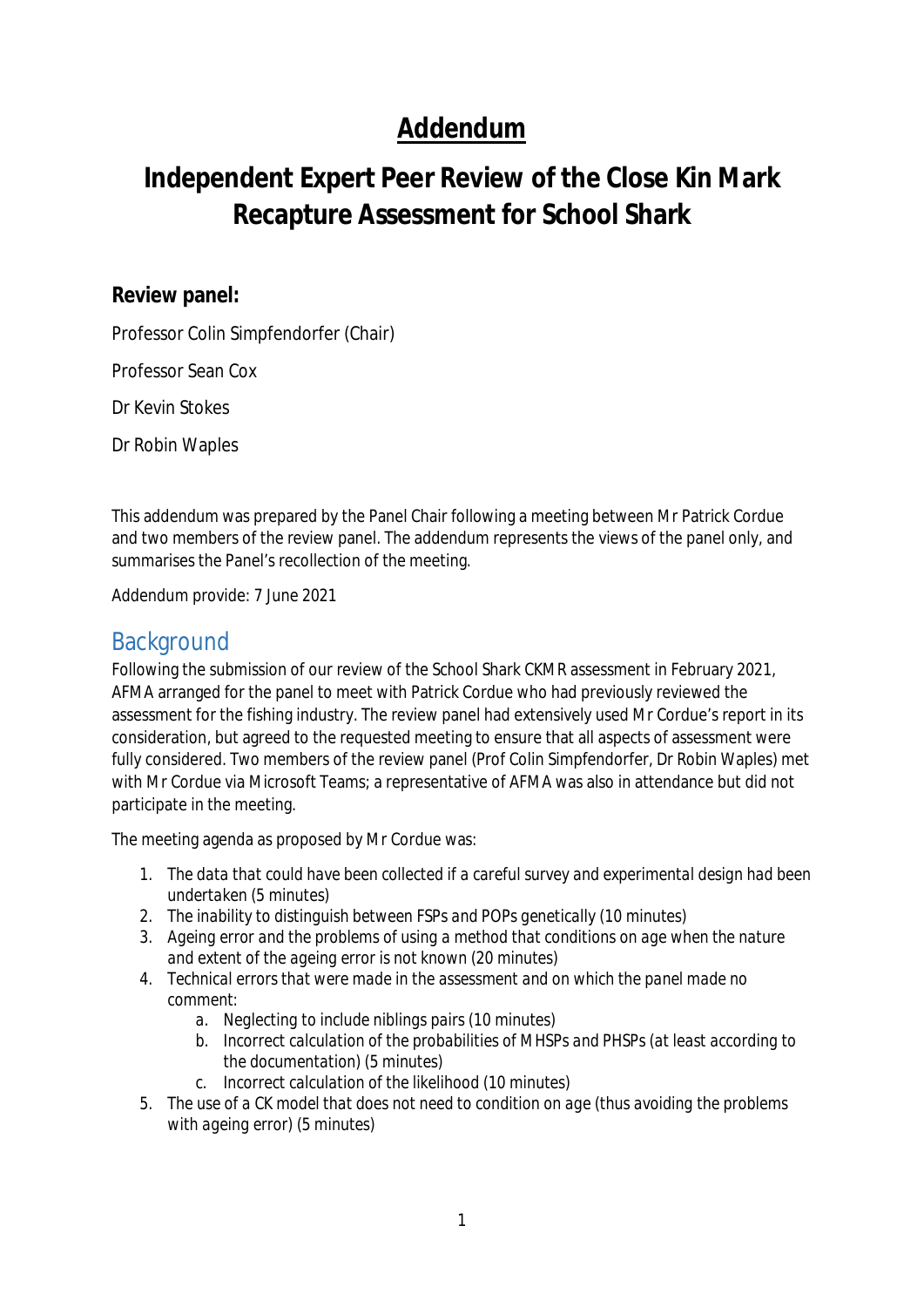Following the meeting Mr Cordue provided a written explanation of item 4b, which is provided at Appendix A

### Issues raised

#### 1. **The data that could have been collected if a careful survey and experimental design had been undertaken**

*Mr Cordue's input*: Shared thoughts on the survey design used in the sampling of CKMR data. Thinks it should have posed different stock structures to test and form the sampling strategy; suggests they should have collected a lot more information (e.g. age frequencies, size structure, etc..) that would have helped with interpretation of the data.

*Panel conclusion*: The post-hoc assessment of data collected is of limited value to the reivew of the assessment, but can be useful in consideration of future assessments. Aspects of this point on stock structure were covered in the original review report. As indicated in that report, further work on stock structure and the interpretation of the results would be beneficial to the assessment. The panel also suggests that prior to any future assessment that SharkRAG and researchers discuss assumptions to be used and what they mean for the sampling strategy to ensure there is a shared understanding.

#### 2. **The inability to distinguish between FSPs and POPs genetically**

*Mr Cordue's input*: Was concerned that CSIRO was not able to genetically distinguish between POPs and FSPs. The assessment avoided this issue by excluding animals older than the age at maturity (ie no POPs would be possible), but Mr Cordue argued that the high level of ageing error meant that this was not 100% effective.

*Panel conclusion*: In CSIRO's response to this question for the original Cordue review, they identified that null alleles made the distinguishing of FSPs and POPs difficult and hence they restricted the age range to deal with this issue. The panel did not examine the genetic data in detail but generally agreed with the CSIRO approach in the current assessment. However, this topic may need to be considered further in future assessments that includes a longer data set or if individuals above the age at maturity are included. While the issue of ageing error and whether POPs would have been fully excluded in the current assessment, the panel covered issues related to ageing error in its original report. Future assessments will significantly benefit from reductions in the uncertainty in ages and should be a focus of future work.

#### 3. **Ageing error and the problems of using a method that conditions on age when the nature and extent of the ageing error is not known**

*Mr Cordue's input*: Expressed concerns about the consequences of the ageing error. He was of the opinion that they should have included higher CV in the calculations; and that error may have been biased (e.g. as a result of maturity not being knife-edged as assumed). Suggested that sensitivity tests would have been useful in understanding the consequences.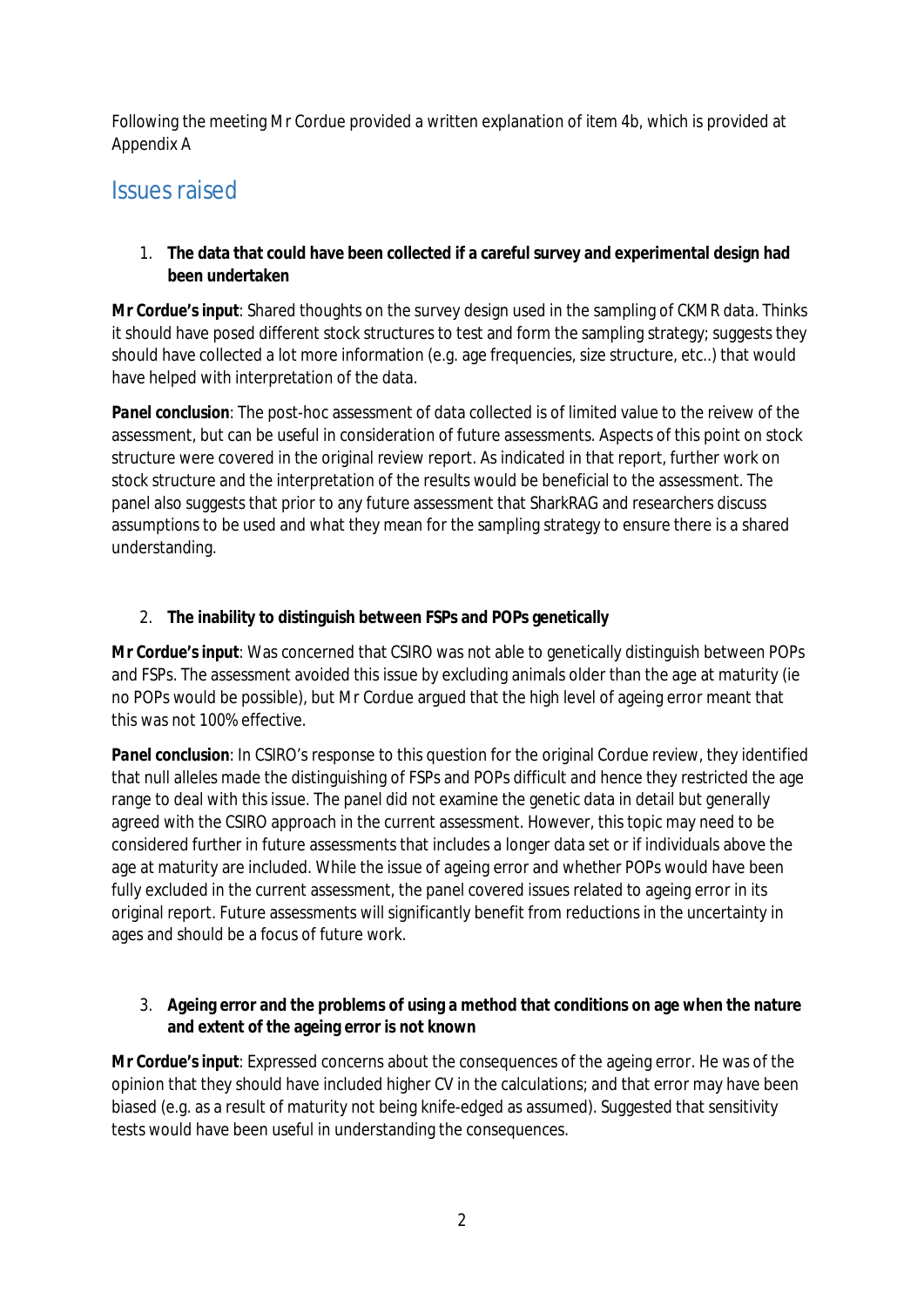*Panel conclusion*: The panels original review report contains extensive comment on the issue of ageing error, and we have nothing further to add to this topic.

#### 4. **Technical errors that were made in the assessment and on which the panel made no comment**:

#### a. **Neglecting to include niblings pairs**

*Mr Cordue's input*: Suggests ageing uncertainty means that niblings should be included.

*Panel conclusion*: CSIRO have indicated that if required future assessments would include these possible outcomes. The panel also considered that the low likelihood of repeat mating means that this issue is of limited importance to the assessment. Future assessments should include niblings where they are a possibility, but this would have had minimal effect on the current assessment.

#### b. **Incorrect calculation of the probabilities of MHSPs and PHSPs (at least according to the documentation)**

*Mr Cordue's input*: Suggested that need to remove p(same father) for MHSP; worried about the inclusion of the nuisance parameters.

**Panel conclusion**: The panel did not consider this to be of importance to the assessment.

#### c. **Incorrect calculation of the likelihood**

*Mr Cordue's input*: Suggested that the model should use a likelihood based on Multinomial rather than Binomial trials as per his original review of the assessment. A short paper which outline his concerns is provided in Appendix A.

*Panel conclusion*: The panel concluded that there were substantive errors in Mr Cordue's document that render it as non-issue for the assessment. Our reasoning is below:

*Mr Cordue*: *Intuitively it makes no sense that a categorical trial can be split into an equivalent set of independent Bernoulli trials.*

*Panel*: This is absolutely not true. The standard procedure to generate a random multinomial (categorical) vector is to loop through a sequence of Bernoulli (or Binomial for N>1) draws. The procedure is outlined in various Numerical Recipes textbooks.

*Mr Cordue*: *Simple examples show that this cannot generally be done. For example, consider the roll of a fair dice. In a single roll there are six possible outcomes and each outcome has a probability of 1/6. Suppose when we roll our dice that we get a 1. The likelihood function is simply 1/6. If we follow the approach of Dr. Bravington, where we loop through the alternative outcomes treating each as an independent Bernoulli trial, the likelihood function is very different from 1/6. We first consider whether we have a 1 or not. As we do, this gives the first contribution to the likelihood of 1/6. We then move on to consider whether we have a 2 or not. We don't so the next contribution to 5 the likelihood is 5/6. Repeating the process for 3, 4, 5, and 6 we get a total likelihood of 1/6 x (5/6).*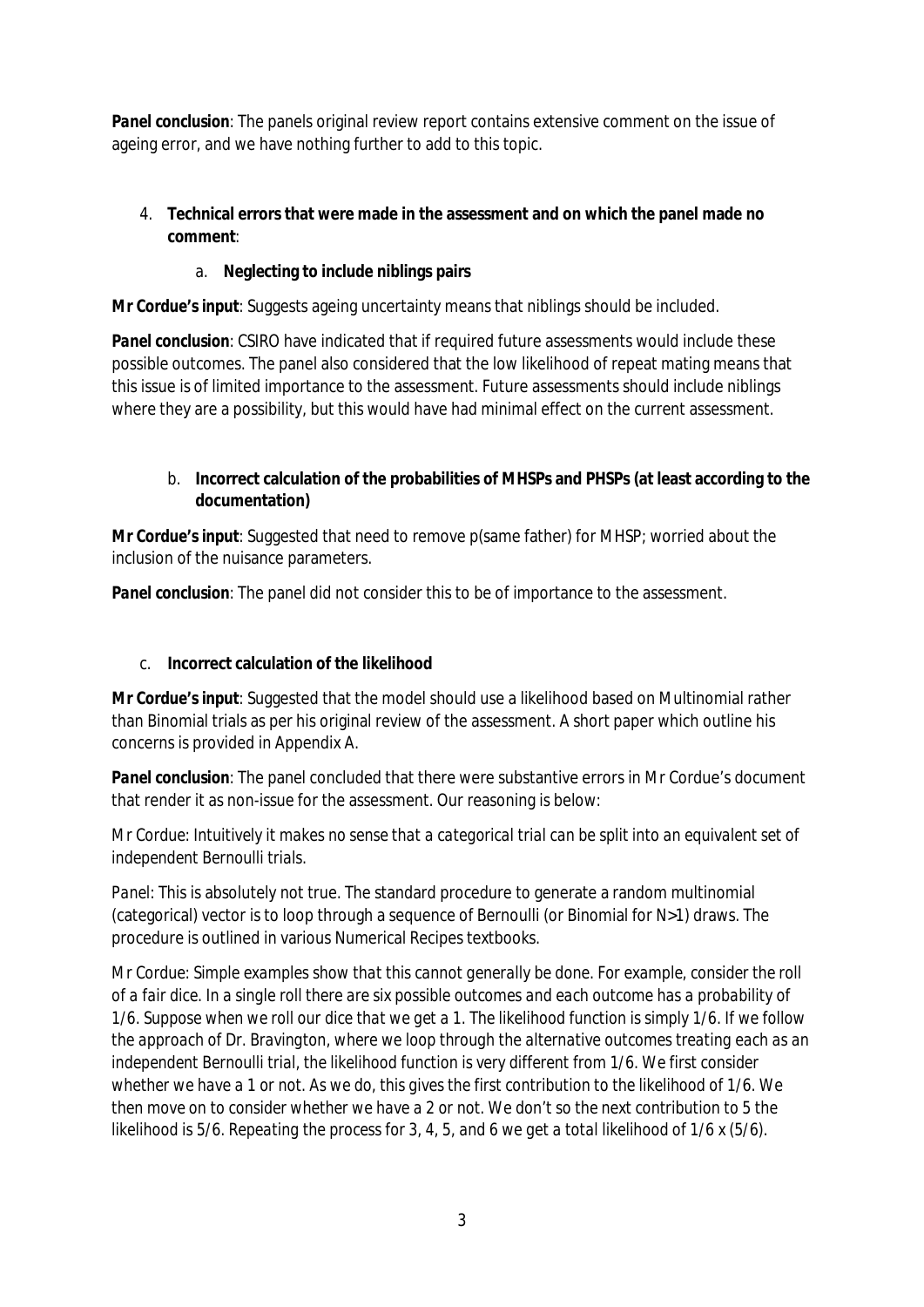*Panel:* This is not correct. The quantity  $p(1-p)$  is the Bernoulli variance not the likelihood. The real Bernoulli probability is:

 $p(x | q) = q^x (1-q)^(1-x)$ 

where p is the true probability (e.g., of face=1, which is  $1/6$ ), and  $x=1$  if success (face=1) and  $x=0$  if failure (face ≠ 1). So, according to his example, we rolled a fair die and got a 1. So, the string of categorical data (or independent Bernoulli's) are 1,0,0,0,0,0 for faces 1, 2,…6. This gives a likelihood of:

p( $x=1$  | q) = 1/6

not (1/6)\*(5/6) because looping over all possible faces we would have:

p( x=1 | q ) = (1/6)^1 (1/6)^0 (1/6)^0 (1/6)^0 (1/6)^0 (1/6)^0 = 1/6

Writing out the probabilities shows that the categorical likelihood is equivalent to a sequence of Bernoulli's and hence the CKMR methods used are appropriate.

#### 5. **The use of a CK model that does not need to condition on age (thus avoiding the problems with ageing error)**

*Mr Cordue's input*: Suggested that the ageing error requires that the assessment not be conditioned on age; he developed a different approach and got a result that was 2x the level of mature school sharks.

**Panel conclusion**: The issue of conditional probability was dealt with in the panel's original review of the assessment. The report concluded that conditional probability was the appropriate approach for the assessment. The alternative approach proposed by Mr Cordue (i.e. not conditioned on age) requires an equilibrium model, something that panel did not consider appropriate for this species. That report also identified the issues of ageing uncertainty and the need for it to be reduced in future assessments.

### Conclusions

The input of Patrick Cordue into the panel's review for the school shark CKMR assessment added to the robustness of the exercise. A number of the issues raised had already been dealt with in the panels original review report, and so were not considered further. Some issues may be of consequence to future assessments (e.g. FSPs vs POPs, niblings) and should be considered when a new assessment is undertaken. And some issues were considered to not be of relevance or to contain errors, and so were not dealt with further.

A number of Mr Cordue's concerns would be dealt with by reducing ageing uncertainty. As such the panel wishes to reiterate that further work on ageing of individuals, and especially in reducing uncertainty about ages, would be important for future assessments. The panel also recommends that a planning session precede the next assessment to identify the uncertainties to be addressed, the methods for doing that, the data to be collected and criteria for adopting the results.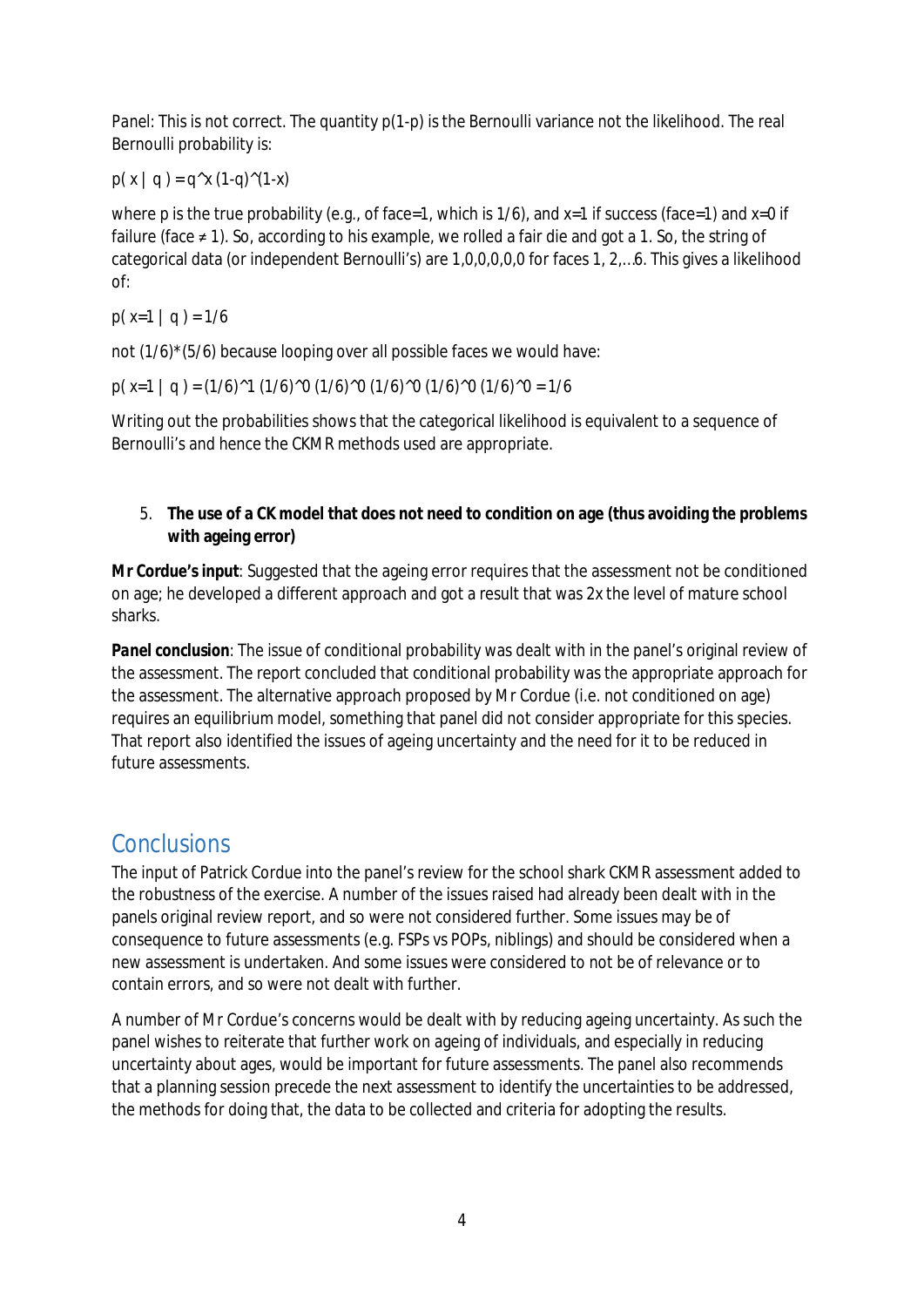### Likelihood function for close kin data

Patrick Cordue

3 April 2021

In my review of the CKMR assessment of school shark I noted that an incorrect likelihood function had been used and its use probably biased the estimates low by a factor of 2 or more. I noted that the CK data consisted of a series of multinomial trials but the likelihood function used corresponded to a series of Bernoulli trials. In Dr. Bravington's response to my review report he wrote that his use of the likelihood for Bernoulli trials would make no difference to the results. He did not provide any evidence for his claim.

It is better to use the terminology categorical distribution in this discussion rather than a "single multinomial trial". There is a subtle distinction as the multinomial likelihood refers to the vector of successes in each category but it is more natural to consider the likelihood for a series of independent categorical random variables. The log likelihoods only differ by a constant.

Intuitively it makes no sense that a categorical trial can be split into an equivalent set of independent Bernoulli trials. Simple examples show that this cannot generally be done. For example, consider the roll of a fair dice. In a single roll there are six possible outcomes and each outcome has a probability of 1/6. Suppose when we roll our dice that we get a 1. The likelihood function is simply 1/6. If we follow the approach of Dr. Bravington, where we loop through the alternative outcomes treating each as an independent Bernoulli trial, the likelihood function is very different from 1/6. We first consider whether we have a 1 or not. As we do, this gives the first contribution to the likelihood of 1/6. We then move on to consider whether we have a 2 or not. We don't so the next contribution to the likelihood is 5/6. Repeating the process for 3, 4, 5, and 6 we get a total likelihood of  $1/6 \times (5/6)^5$ .

The CK situation is different from rolling a fair dice as for any pair of randomly selected sharks (be they conditioned on age/sex or not) the probability of obtaining any of the CK relationships (other than no-relationship) is close to 0. As a consequence,  $1 - p_{rel}$  is close to 1 (where  $p_{rel}$  is the probability that the random pair of sharks have a relationship of "rel". It may be that with the large number of pairs involved and the very low probabilities of CK relationships that the multinomial likelihood and the composite Bernoulli likelihood are almost equivalent.

Let us consider a simple example before we look at a more general case.

Suppose the CK relationships are numbered from 1 to 4 and that no-relationship is denoted by 0. Denote the corresponding probabilities as  $p_i$  for i=0...4. On a single trial (i.e., for a single pair of sharks) assume that we obtained no-relationship (i.e., x=0).

The categorical likelihood is simply  $p_0 = 1 - (p_1+p_2+p_3+p_4)$ .

The composite Bernoulli likelihood is derived by looping through the outcomes 1 to 4 and considering whether there was a "success" or a "failure" given the observed value of 0. In each case there was a failure, so the likelihood is  $(1 - p_1)(1 - p_2)(1 - p_3)(1 - p_4)$ .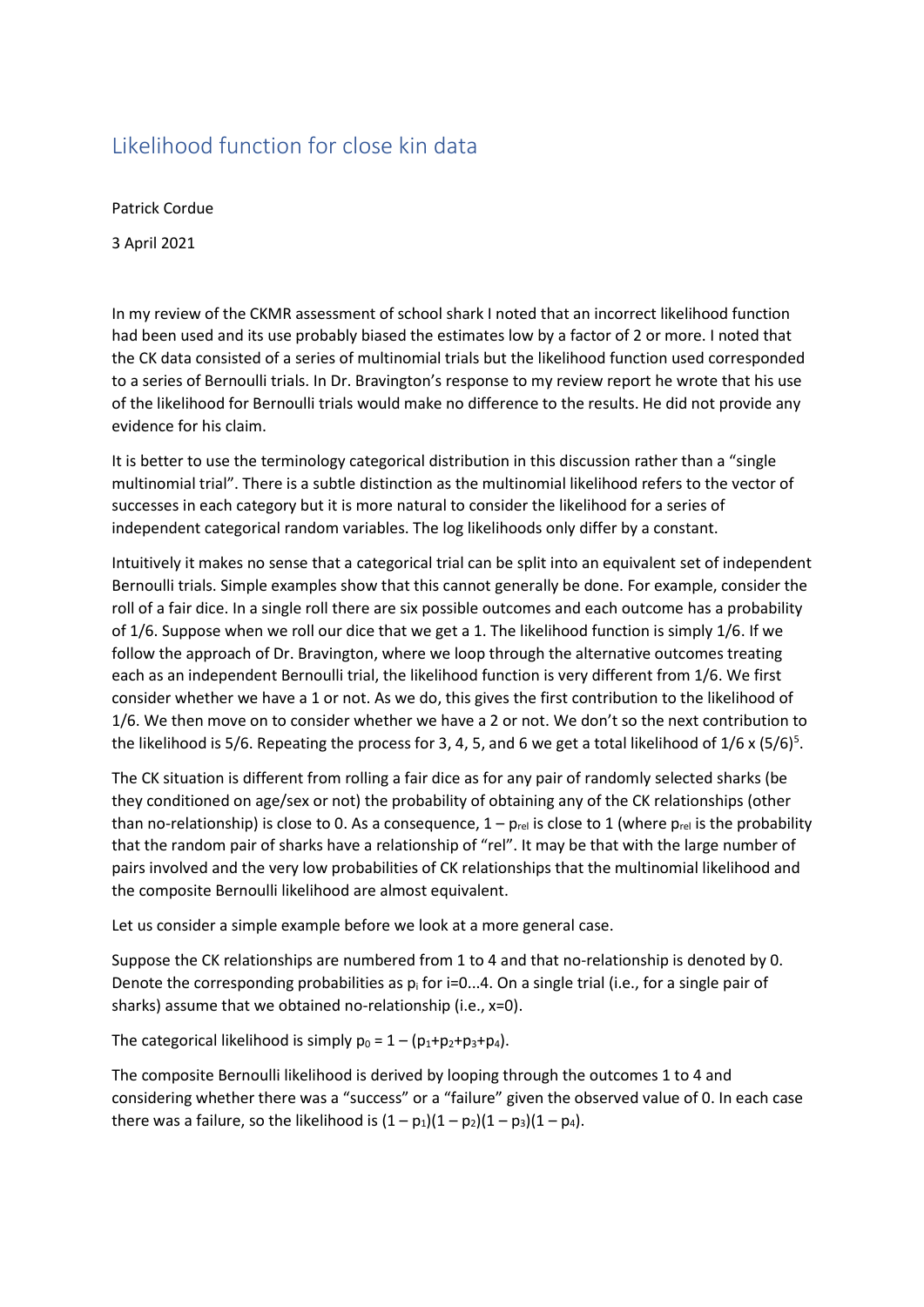The two likelihoods look very different as functions of the probabilities. However, they are approximately equal because they are identical up to first order terms of the  $p_i$  (and the  $p_i$  are very small).

To move to a general case, denote the number of successes for each close kin relationship as  $s_i$  and let n= sum(s<sub>i</sub>). Use s<sub>0</sub> for the number of failures.

The categorical likelihood is:

$$
\prod_{i=0}^{4} p_i^{s_i} = \left(\prod_{i=1}^{4} p_i^{s_i}\right) \left(1 - \sum_{i=1}^{4} p_i\right)^{n - \sum_{i=1}^{4} s_i}
$$

The composite Bernoulli likelihood is:

$$
\left(\prod_{i=1}^{4} p_i^{s_i}\right)\left(\prod_{i=1}^{4} (1-p_i)^{n-s_i}\right)
$$

The ratio of the composite Bernoulli to categorical is:

$$
\frac{\prod_{i=1}^{4} (1 - p_i)^{n - s_i}}{\left(1 - \sum_{i=1}^{4} p_i\right)^{n - \sum_{i=1}^{4} s_i}}
$$

This is obviously not a constant but it is a difficult expression to interpret. However, we can use some approximations to get an idea of what sort of scale the ratio is likely to take and how it might vary over the parameter space.

The ratio of the composite Bernoulli to categorical is approximately:

$$
\exp\left(-\sum_{i=1}^4 p_i \sum_{j\neq i} s_j\right) \approx 1 - \sum_{i=1}^4 p_i \sum_{j\neq i} s_j
$$

which was obtained using the exponential approximation:

$$
(1+b)^{\alpha} \approx exp(\alpha b)
$$

which applies for b < 1 and  $\alpha b$  large (and also the approximation  $\exp(x) \approx 1 + x$  for x << 1).

For school shark the ratio is probably close to 1 but needs to be checked as it is not clear how large the probabilities are. The sums of successes are between 40 and 80.

If the probabilities are  $\sim$  10<sup>-5</sup> then there is no concern. If the probabilities are  $\sim$  10<sup>-4</sup> then it may be okay or it may not.

The big problem arises when there is a large sampling effort for a depleted population. The probabilities become larger and the number of successes could be relatively large.